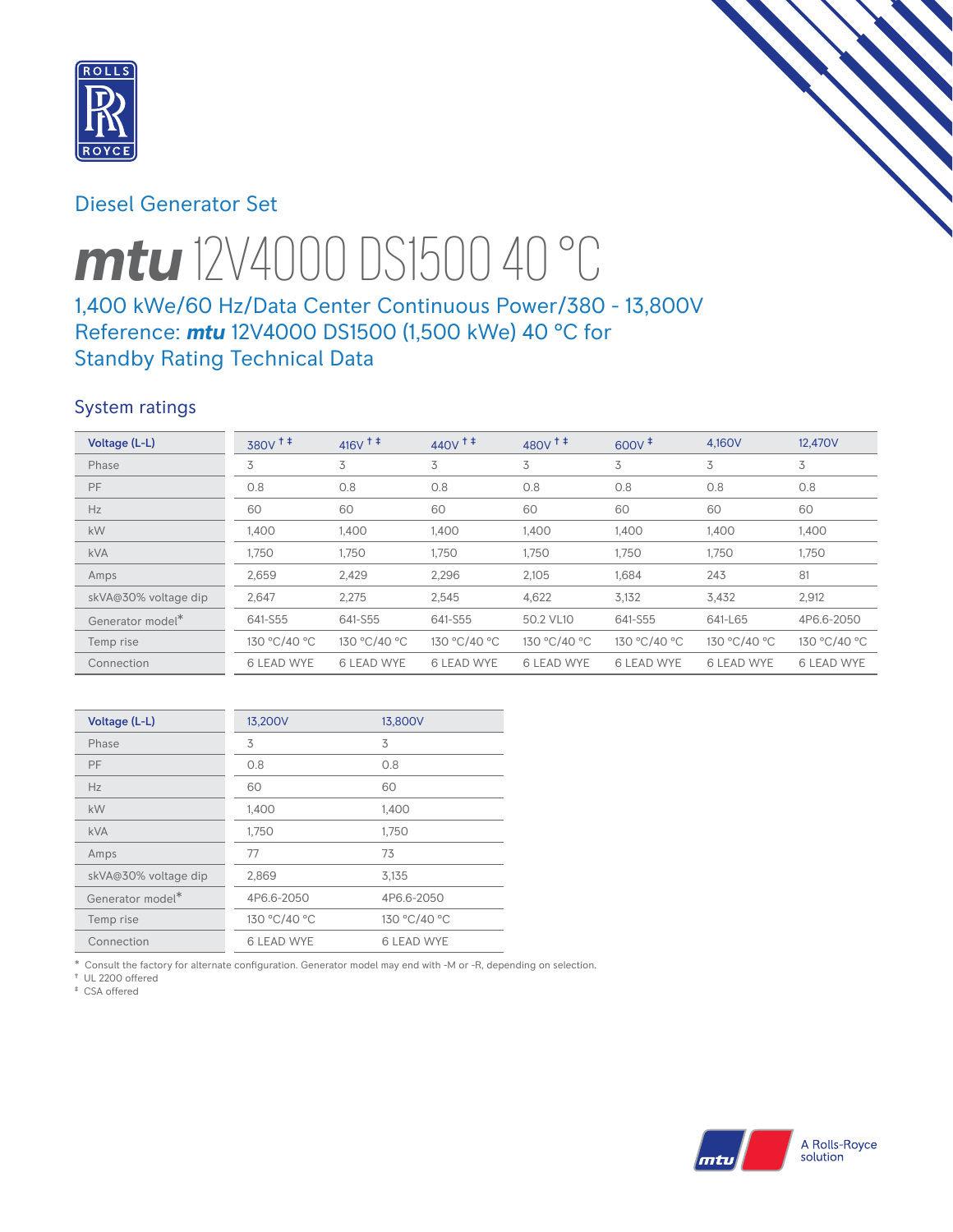# Certifications and standards

#### — Emissions

- EPA Tier 2 certified
- South Coast Air Quality Management District (SCAQMD)
- Generator set is designed and manufactured in facilities certified to standards ISO 9001:2008 and ISO 14001:2004
- Seismic certification optional
	- 2018 IBC certification
	- HCAI pre-approval
- UL 2200 optional (refer to *System ratings* for availability)
- CSA optional (refer to *System ratings* for availability)
	- CSA C22.2 No. 100
	- CSA C22.2 No. 14

## Standard features \*

- Single source supplier
- Global product support
- Two (2) Year/3,000 Hour Basic Limited Warranty
- 12V4000 diesel engine
	- 57.2 liter displacement
	- Common rail fuel injection
	- 4-cycle
- Complete range of accessories
- Cooling system
	- Integral set-mounted
	- Engine-driven fan

# Standard equipment \*

### Engine

- Air cleaners
- Oil pump
- Oil drain extension and shut-off valve
- Centrifugal oil filtration
- Closed crankcase ventilation
- Jacket water pump
- Inter cooler water pump
- Thermostats
- Blower fan and fan drive
- Radiator unit mounted
- Electric starting motor 24V
- Governor electronic isochronous
- Base structural steel
- SAE flywheel and bell housing
- Charging alternator 24V
- Battery box and cables
- Flexible fuel connectors
- Flexible exhaust connection
- EPA certified engine

## Generator

- NEMA MG1, IEEE, and ANSI standards compliance for temperature rise and motor starting
- Sustained short circuit current of up to 300% of the rated current for up to 10 seconds
- Self-ventilated and drip-proof
- Superior voltage waveform
- Performance Assurance Certification (PAC)
	- Generator set tested to ISO 8528-5 for transient response
	- Verified product design, quality and performance integrity
	- All engine systems are prototype and factory tested
- Power rating
	- Data Center Continuous Power (DCCP) rating is optimized for data center applications
	- Uptime Institute compliant for Tier III and IV data centers
	- No runtime limitation
	- 100% load factor
	- 10% overload available
	- Accepts rated load in one step per NFPA 110
- Generator
	- Brushless, rotating field generator
	- 2/3 pitch windings
	- Permanent Magnet Generator (PMG) supply to regulator
	- 300% short circuit capability
- Digital control panel(s)
	- UL recognized, CSA certified, NFPA 110
	- Complete system metering
	- LCD display
- Digital, solid state, volts-per-hertz regulator
- Brushless alternator with brushless pilot exciter
- 4 pole, rotating field
- 1-bearing, sealed
- Flexible coupling
- Full amortisseur windings
- 125% rotor balancing
- 3-phase voltage sensing
- ± 0.25% voltage regulation no load to full load
- 100% of rated load one step
- 5% maximum total harmonic distortion

#### Digital control panel(s)

- Digital metering
- Engine parameters
- Generator protection functions
- Engine protection
- CANBus ECU communications
- Windows®-based software
- Multilingual capability
- Communications to remote annunciator
- Programmable input and output contacts
- UL recognized, CSA certified, CE approved
- Event recording
- IP 54 front panel rating with integrated gasket
- NFPA 110 compatible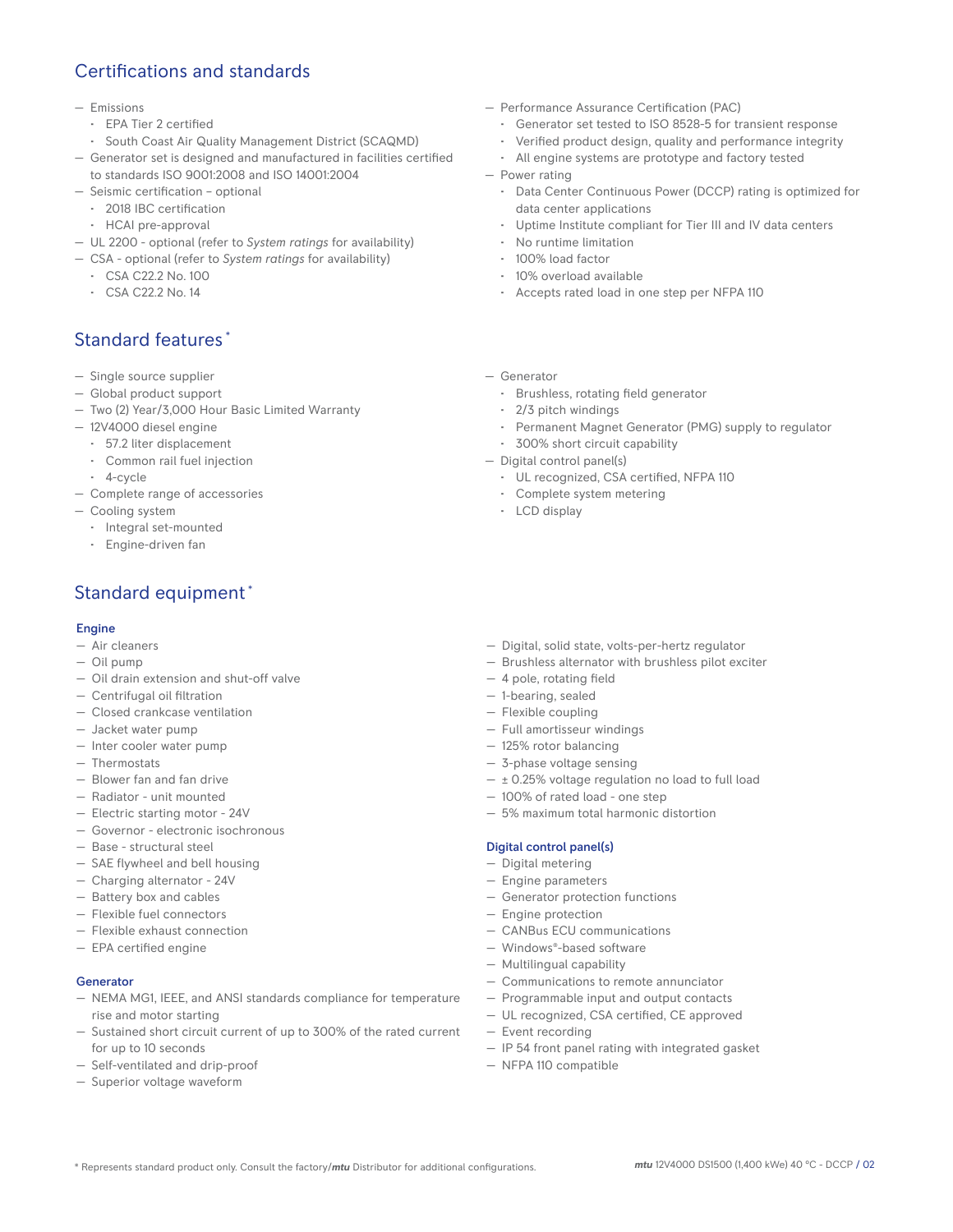# Application data

## Engine

| Manufacturer                         | mtu                           |
|--------------------------------------|-------------------------------|
| Model                                | 12V4000G14S                   |
| Type                                 | 4-cycle                       |
| Arrangement                          | $12-V$                        |
| Displacement: $L$ (in <sup>3</sup> ) | 57.2 (3,491)                  |
| Bore: cm (in)                        | 17 (6.69)                     |
| Stroke: cm (in)                      | 21(8.27)                      |
| Compression ratio                    | 16.5:1                        |
| Rated rpm                            | 1,800                         |
| Engine governor                      | electronic isochronous (ADEC) |
| Maximum power: kWm (bhp)             | 1,520 (2,038)                 |
| Steady state frequency band          | ± 0.25%                       |
| Air cleaner                          | dry                           |
|                                      |                               |

## Liquid capacity

| Total oil system: L (gal)             | 260 (68.7) |
|---------------------------------------|------------|
| Engine jacket water capacity: L (gal) | 160 (42.3) |
| After cooler water capacity: L (gal)  | 40 (10.6)  |
| System coolant capacity: L (gal)      | 583 (154)  |
|                                       |            |

## Electrical

| 24    |
|-------|
| 2.800 |
| 8D    |
|       |
|       |

## Fuel system

| Fuel supply connection size    | #16 JIC $37^\circ$ female |
|--------------------------------|---------------------------|
|                                | 1" NPT adapter provided   |
| Fuel return connection size    | #16 JIC $37^\circ$ female |
|                                | 1" NPT adapter provided   |
| Maximum fuel lift: m (ft)      | 1(3)                      |
| Recommended fuel               | diesel #2                 |
| Total fuel flow: L/hr (gal/hr) | 960 (254)                 |
|                                |                           |

#### Fuel consumption

| At 100% of power rating: L/hr (gal/hr)<br>At 75% of power rating: L/hr (gal/hr)<br>At 50% of power rating: L/hr (gal/hr) | 372 (98.2)<br>285 (75.4)<br>200 (52.9) |
|--------------------------------------------------------------------------------------------------------------------------|----------------------------------------|
| Cooling - radiator system                                                                                                |                                        |
| Ambient capacity of radiator: °C (°F)<br>Maximum restriction of cooling air: intake                                      | 40 (104)                               |
| and discharge side of radiator: kPa (in. H <sub>2</sub> 0)<br>Water pump capacity: L/min (gpm)                           | 0.12(0.5)<br>1,117(295)                |
| After cooler pump capacity: L/min (gpm)<br>Heat rejection to coolant: kW (BTUM)                                          | 583 (154)<br>560 (31,847)              |
| Heat rejection to after cooler: kW (BTUM)<br>Heat radiated to ambient: kW (BTUM)                                         | 370 (21,042)<br>161(9,141)             |
| Fan power: kW (hp)                                                                                                       | 36.7 (49.2)                            |
| Air requirements<br>Aspirating: *m <sup>3</sup> /min (SCFM)<br>Air flow required for radiator                            | 132 (4,662)                            |
| cooled unit: *m <sup>3</sup> /min (SCFM)<br>Remote cooled applications; air flow required for                            | 1,416 (49,997)                         |
| dissipation of radiated generator set heat for a<br>maximum of 25 °F rise: *m <sup>3</sup> /min (SCFM)                   | 587 (20,870)                           |
| * Air density = 1.184 kg/m <sup>3</sup> (0.0739 lbm/ft <sup>3</sup> )                                                    |                                        |
| <b>Exhaust system</b>                                                                                                    |                                        |
| Gas temperature (stack): °C (°F)                                                                                         | 410 (770)                              |
| Gas volume at stack temperature: m <sup>3</sup> /min (CFM)                                                               | 312 (11,018)                           |

| Maximum allowable back pressure at                          |           |
|-------------------------------------------------------------|-----------|
| outlet of engine, before piping: kPa (in. H <sub>2</sub> 0) | 8.5(34.1) |